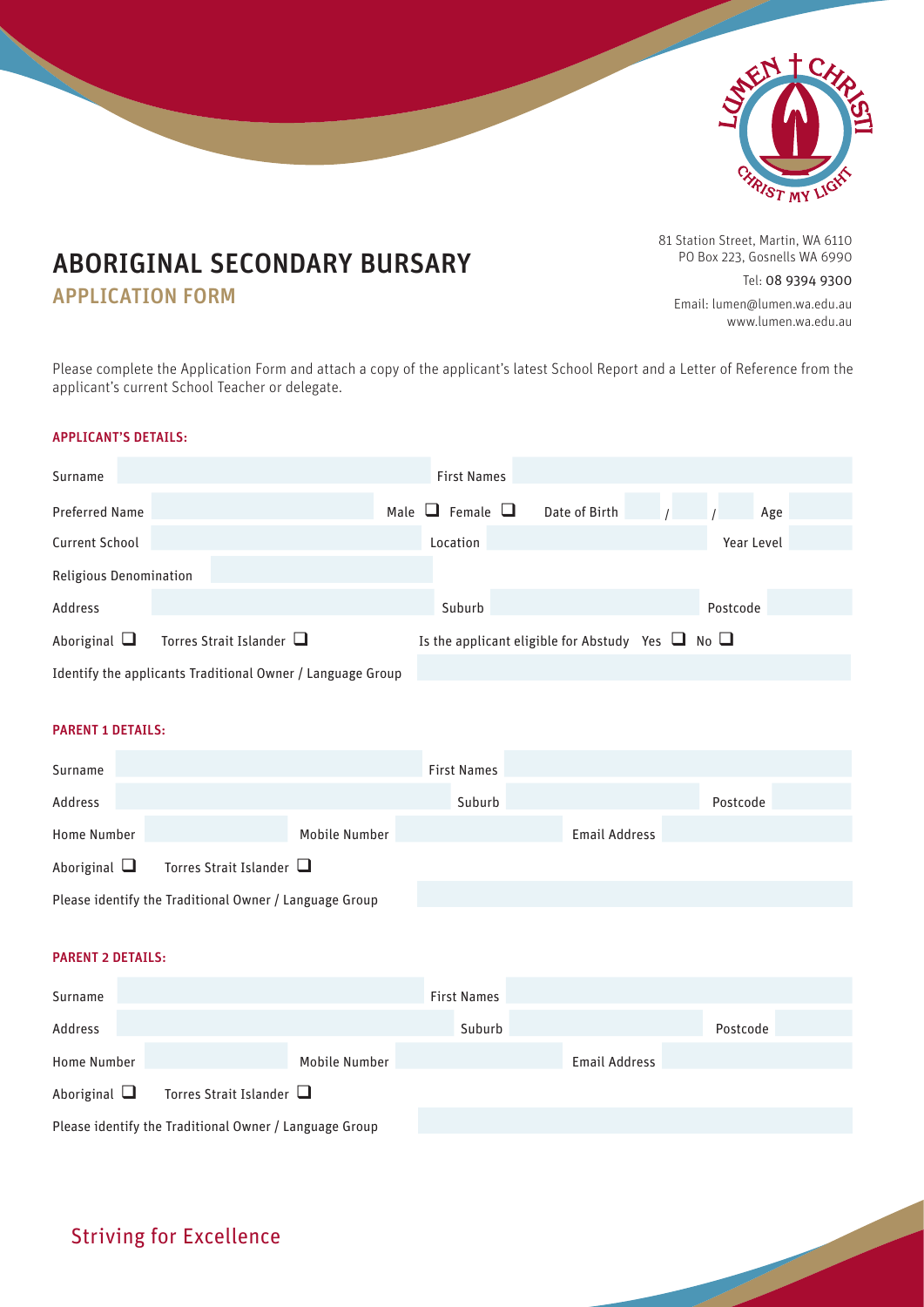#### Applicants are requested to personally complete this section:

1. Please state why you would like to attend Lumen Christi College:

2. Tell us about your family:

3. What are your favourite subjects at school and why?

4. What do you enjoy doing outside of school? What are your hobbies?

5. In terms of a career and work, what would you like to do when you finish school?

6. Who is your hero and why?

7. Have you ever received any awards, trophies or certificates? If so, what were they for?